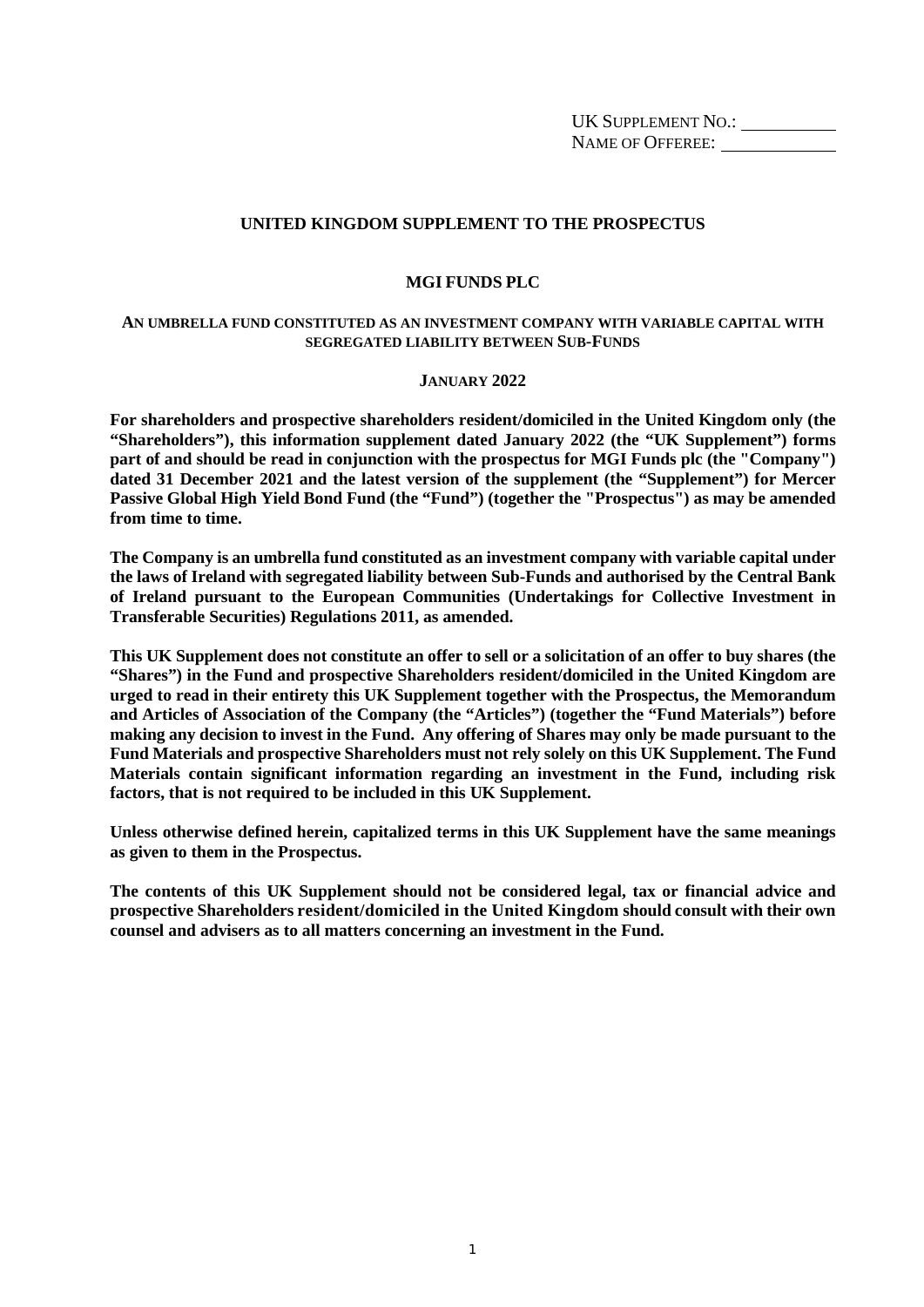## **RESTRICTIONS ON SALES FOR PROSPECTIVE SHAREHOLDERS IN THE UNITED KINGDOM**

THE FUND IS CONSIDERED TO BE AN ALTERNATIVE INVESTMENT FUND ("AIF") AND MERCER GLOBAL INVESTMENTS MANAGEMENT LIMITED HAS BEEN IDENTIFIED AS THE ALTERNATIVE INVESTMENT FUND MANAGER (THE "AIFM") OF THE FUND FOR THE PURPOSES OF THE ALTERNATIVE INVESTMENT FUND MANAGERS REGULATIONS 2013, AS AMENDED BY THE ALTERNATIVE INVESTMENT FUND MANAGERS (AMENDMENT ETC.) (EU EXIT) REGULATIONS 2019 ("UK AIFM REGULATIONS"). THE AIFM HAS QUALIFIED THE FUND FOR MARKETING UNDER THE UK AIFM REGULATIONS AND THE FUND MAY BE MARKETED IN THE UNITED KINGDOM TO PROSPECTIVE INVESTORS WHICH ARE DOMICILED OR HAVE A REGISTERED OFFICE IN THE UNITED KINGDOM ("UK PERSONS") AND WHO QUALIFY AS PROFESSIONAL INVESTORS. THIS PROSPECTUS IS NOT INTENDED FOR, SHOULD NOT BE RELIED ON BY AND SHOULD NOT BE CONSTRUED AS AN OFFER (OR ANY OTHER FORM OF MARKETING) TO ANY OTHER UK PERSONS. A PROFESSIONAL INVESTORS IS AN INVESTOR WHO IS CONSIDERED TO BE A PROFESSIONAL CLIENT WITHIN THE MEANING OF ARTICLE 2(1)(8) OF REGULATION (EU) 600/2014 ON MARKETS IN FINANCIAL INSTRUMENTS. FURTHER INFORMATION ON THE FUND'S UK MARKETING REGISTRATION IS AVAILABLE FROM THE AIFM ON REQUEST.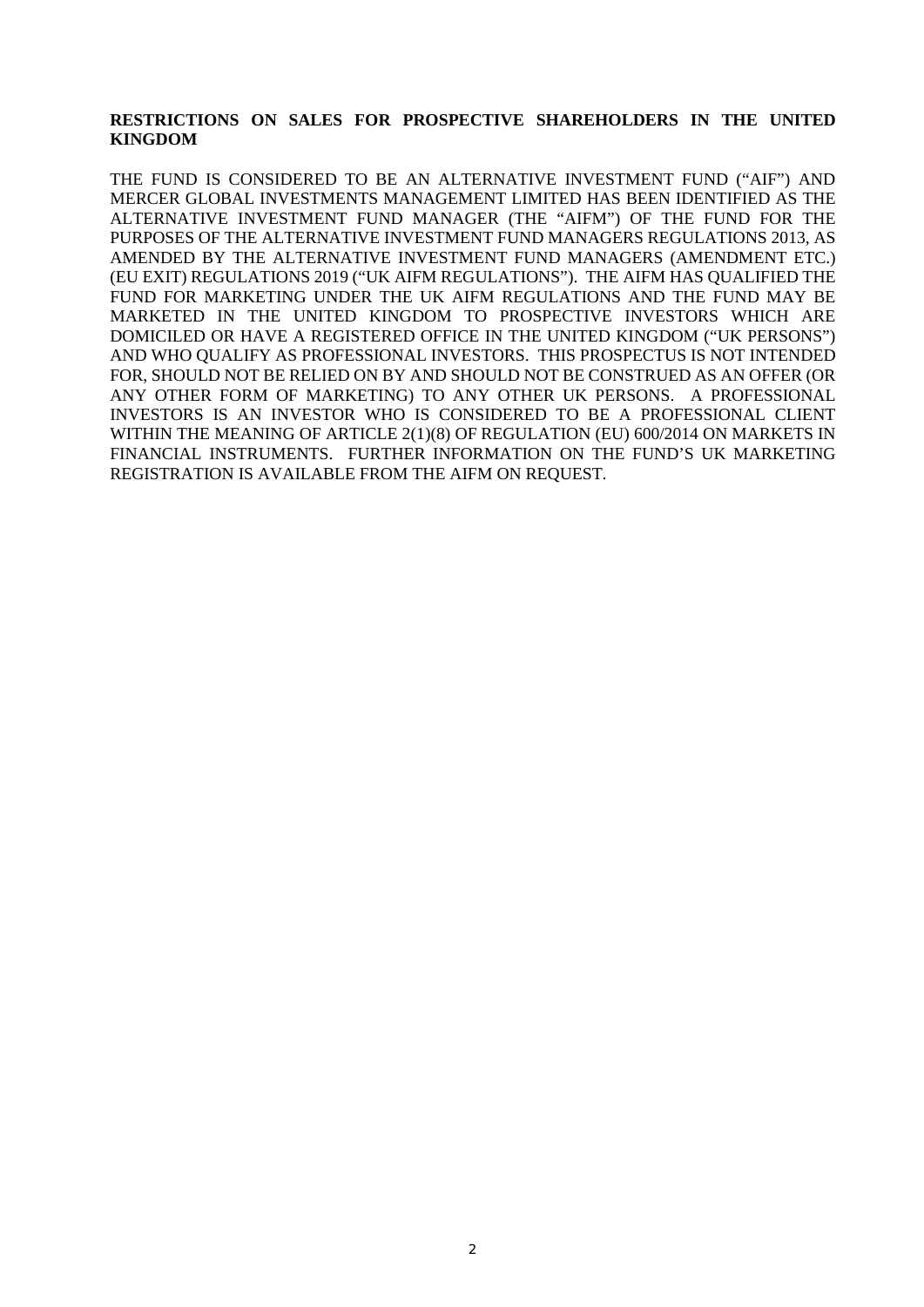## **1. LOCATION OF DISCLOSURES REQUIRED BY CHAPTER 3.2 OF INVESTMENT FUNDS SOURCEBOOK ISSUED BY THE FINANCIAL CONDUCT AUTHORITY UNDER THE FINANCIAL SERVICES AND MARKETS ACT 2000**

| <b>Section</b>                              | <b>Disclosure Item</b>                                                                                                                                                                                                                                                                                                                   | <b>Response</b>                                                                                                                                                                                                                                                                                                                  |
|---------------------------------------------|------------------------------------------------------------------------------------------------------------------------------------------------------------------------------------------------------------------------------------------------------------------------------------------------------------------------------------------|----------------------------------------------------------------------------------------------------------------------------------------------------------------------------------------------------------------------------------------------------------------------------------------------------------------------------------|
| 3.2.2 R<br>$(1)$ (a)                        | A description of the investment<br>strategy and objectives of the AIF.                                                                                                                                                                                                                                                                   | <b>Prospectus</b><br>Investment Objectives and Policies – Page 8                                                                                                                                                                                                                                                                 |
|                                             |                                                                                                                                                                                                                                                                                                                                          | Supplement<br>Investment Objective and Policies – Page 2                                                                                                                                                                                                                                                                         |
| 3.2.2 R<br>$(1)$ $(b)$                      | If<br>the<br>$\rm{AIF}$<br>is<br>a feeder<br>AIF,<br>information on where the master AIF<br>is established.                                                                                                                                                                                                                              | N/A                                                                                                                                                                                                                                                                                                                              |
| 3.2.2 R<br>$(1)$ (c)                        | If the AIF is a fund of funds,<br>information on where the underlying<br>funds are established.                                                                                                                                                                                                                                          | N/A                                                                                                                                                                                                                                                                                                                              |
| 3.2.2 R<br>$(1)$ (d)                        | A description of the types of assets in<br>which the AIF may invest.                                                                                                                                                                                                                                                                     | <b>Prospectus</b><br>Investment Objectives and Policies – Page 8                                                                                                                                                                                                                                                                 |
|                                             |                                                                                                                                                                                                                                                                                                                                          | Supplement<br>Investment Objective and Policies – Page 2                                                                                                                                                                                                                                                                         |
| 3.2.2 R<br>$(1)$ (e)                        | The investment techniques that the<br>AIF, or the AIFM on behalf of the<br>AIF, may employ and all associated<br>risks.                                                                                                                                                                                                                  | <b>Prospectus</b><br>Appendix II - Efficient Portfolio<br>Management - Page 119                                                                                                                                                                                                                                                  |
|                                             |                                                                                                                                                                                                                                                                                                                                          | Supplement<br>Investment Objective and Policies – Page 2                                                                                                                                                                                                                                                                         |
| 3.2.2 R<br>$(1)$ (f)                        | applicable<br>investment<br>Any<br>restrictions.                                                                                                                                                                                                                                                                                         | <b>Prospectus</b><br>Appendix IV – Investment Restrictions –<br>Page 130                                                                                                                                                                                                                                                         |
| 3.2.2 R<br>$(1)$ $(g)$ $(h)$<br>$(i)$ $(j)$ | The circumstances in which the AIF<br>may use leverage; the types and<br>sources of leverage permitted and the<br>associated risks; any restrictions on<br>the use of leverage and any collateral<br>and asset reuse arrangements; and the<br>maximum level of leverage which the<br>AIFM is entitled to employ on behalf<br>of the AIF. | <b>Prospectus</b><br>Special Considerations and Risk Factors -<br>Page 15<br>Appendix II – Efficient Portfolio<br>Management - Page 119<br>Appendix III - Additional Information<br>about Financial Derivative Instruments -<br>Page 124<br><b>Supplement</b><br>Investment Objective and Policies – Risk<br>Management - Page 5 |
| 3.2.2 R $(2)$                               | A description of the procedures by<br>which the AIF may change its<br>investment strategy or investment<br>policy, or both.                                                                                                                                                                                                              | <b>Prospectus</b><br>Investment Objectives and Policies -<br>Changes in Investment Objective and<br>Policies - Page 8                                                                                                                                                                                                            |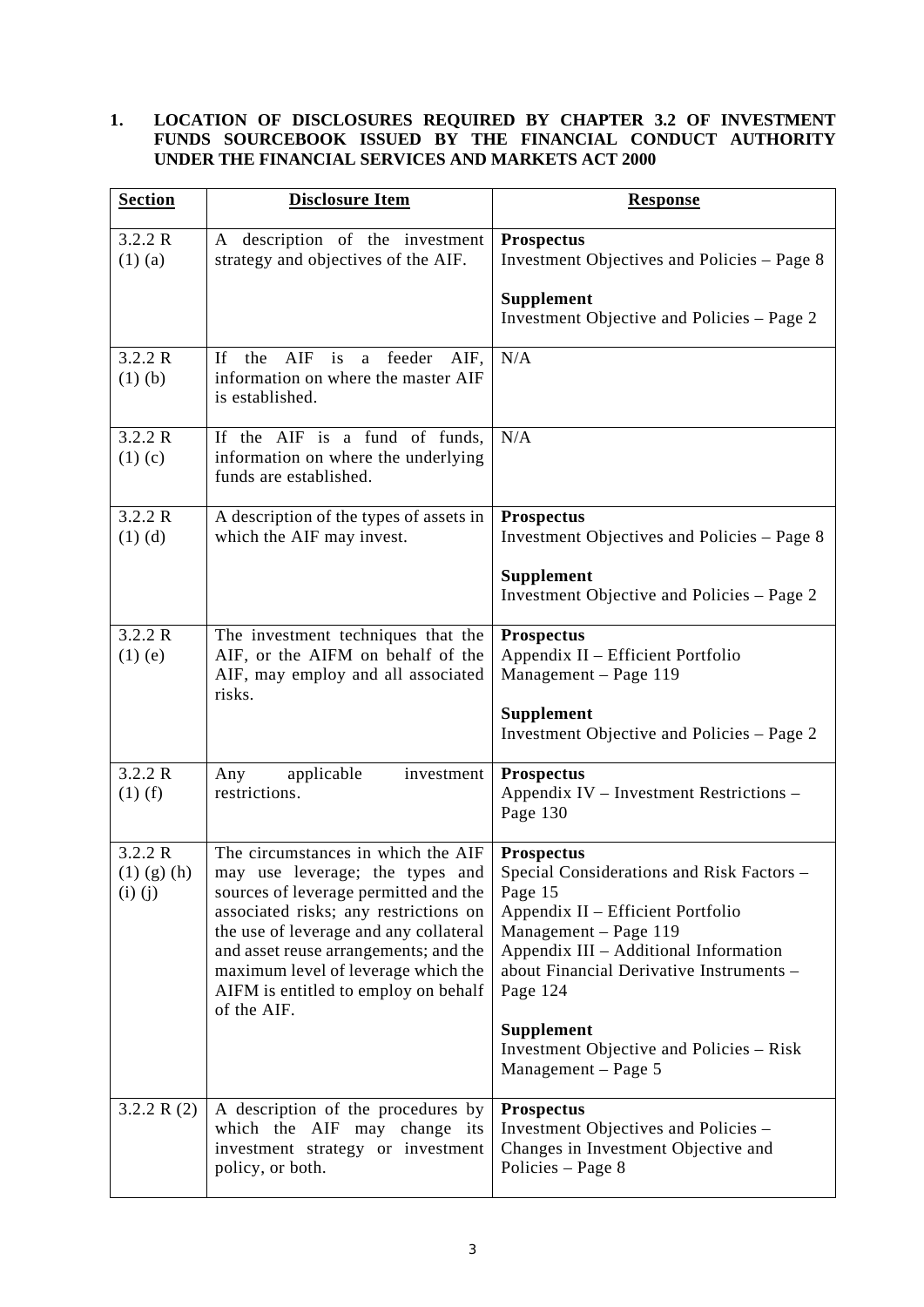| <b>Section</b> | <b>Disclosure Item</b>                                                                                                                                                                                                                                                                                                                                                                                    | <b>Response</b>                                                                                                                                                                                                                                                                                                                                                                                                                                                                                                                                                                                                                                                                                                                                                                                                                                  |
|----------------|-----------------------------------------------------------------------------------------------------------------------------------------------------------------------------------------------------------------------------------------------------------------------------------------------------------------------------------------------------------------------------------------------------------|--------------------------------------------------------------------------------------------------------------------------------------------------------------------------------------------------------------------------------------------------------------------------------------------------------------------------------------------------------------------------------------------------------------------------------------------------------------------------------------------------------------------------------------------------------------------------------------------------------------------------------------------------------------------------------------------------------------------------------------------------------------------------------------------------------------------------------------------------|
| 3.2.2 R(3)     | A description of the main legal<br>implications of the<br>contractual<br>relationship entered into for the<br>purpose of investment, including<br>information on jurisdiction,<br>the<br>applicable law and the existence or<br>absence of any legal instruments<br>providing for the recognition and<br>enforcement of judgments in the<br>territory<br>where<br>AIF<br>the<br><i>is</i><br>established. | <b>Prospectus</b><br>Important Information - Page 4<br><b>UK Supplement</b><br>Shareholder Rights - Page 7<br>Governing Law and Recognition and<br>Enforcement of Judgments in Ireland - Page<br>7                                                                                                                                                                                                                                                                                                                                                                                                                                                                                                                                                                                                                                               |
| 3.2.2 R $(4)$  | The identity of the AIFM, the AIF's<br>depositary, the auditor and any other<br>service providers and a description of<br>their duties and the investors' rights.                                                                                                                                                                                                                                         | <b>AIFM</b><br><b>Prospectus</b><br>Directory – Page 3<br>The Manager - Page 61<br><b>Investment Manager</b><br><b>Prospectus</b><br>Directory - Page 3<br>The Investment Manager - Page 65<br><b>Supplement</b><br><b>Investment Manager and Sub-Investment</b><br>Managers – Page 6 & 13<br><b>Sub-Investment Managers</b><br><b>Prospectus</b><br>The Sub-Investment Managers – Page 66<br>Supplement<br><b>Investment Manager and Sub-Investment</b><br>Managers – Page 7 & 13<br>Depositary<br><b>Prospectus</b><br>Directory - Page 3<br>Depositary – Page 66<br>Administrator<br><b>Prospectus</b><br>Directory - Page 3<br>The Administrator $-$ Pages 68<br>Distributor<br><b>Prospectus</b><br>Directory - Page 3<br>The Distributor $-$ Page 69<br><b>Auditors</b><br><b>Prospectus</b><br>Directory - Page 3<br><b>Paying Agents</b> |
|                |                                                                                                                                                                                                                                                                                                                                                                                                           | <b>Prospectus</b>                                                                                                                                                                                                                                                                                                                                                                                                                                                                                                                                                                                                                                                                                                                                                                                                                                |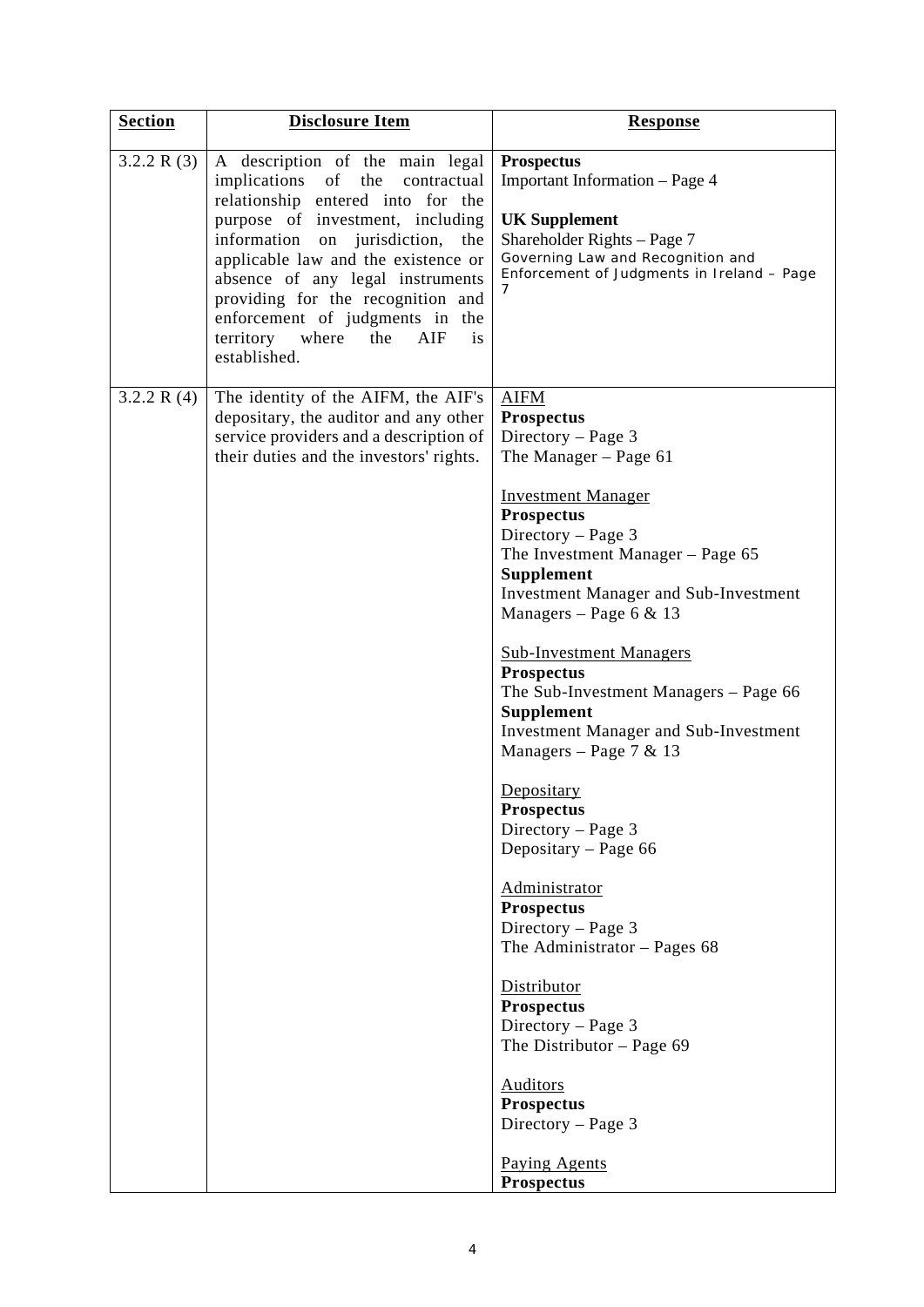| <b>Section</b>                           | <b>Disclosure Item</b>                                                                                                                                                                                                                                                                                                                         | <b>Response</b>                                                                                                                                                                                                                                                                                                                                                                                                                                                                                                                                                                                                                                                                                                                                                                                                                      |
|------------------------------------------|------------------------------------------------------------------------------------------------------------------------------------------------------------------------------------------------------------------------------------------------------------------------------------------------------------------------------------------------|--------------------------------------------------------------------------------------------------------------------------------------------------------------------------------------------------------------------------------------------------------------------------------------------------------------------------------------------------------------------------------------------------------------------------------------------------------------------------------------------------------------------------------------------------------------------------------------------------------------------------------------------------------------------------------------------------------------------------------------------------------------------------------------------------------------------------------------|
|                                          |                                                                                                                                                                                                                                                                                                                                                | Paying Agents - Page 70                                                                                                                                                                                                                                                                                                                                                                                                                                                                                                                                                                                                                                                                                                                                                                                                              |
| 3.2.2 R(5)                               | A description of how the AIFM<br>complies with the requirements<br>referred to in IPRU-INV 11.3.11G<br>(Professional negligence) relating to<br>professional liability risk.                                                                                                                                                                   | The AIFM is a non-UK AIFM and therefore<br>is not subject to these requirements.                                                                                                                                                                                                                                                                                                                                                                                                                                                                                                                                                                                                                                                                                                                                                     |
| 3.2.2 R(6)<br>$(a)$ $(b)$<br>$(c)$ $(d)$ | of:<br><b>AIFM</b><br>description<br>A<br>any<br>management function delegated by<br>the AIFM; any safe-keeping function<br>delegated by the depositary; the<br>identity of each delegate appointed in<br>accordance<br><b>FUND</b><br>with<br>3.10<br>(Delegation); and any conflicts of<br>interest that may arise from such<br>delegations. | The AIFM is a non-UK AIFM and therefore<br>is not subject to the requirements relation to<br>the delegation of management functions<br>The AIFM is a non-UK AIFM and the Fund<br>is a non-UK AIF therefore the requirements<br>in relation to the appointment of depositaries<br>do not apply.<br><b>Investment Manager</b><br><b>Prospectus</b><br><u>The Company – The Investment Manager –</u><br>Page 65<br><b>Supplement</b><br>Investment Manager and Sub-Investment<br>Managers – Page 7 & 13<br><b>Sub-Investment Managers</b><br><b>Prospectus</b><br>The Company $-$ The Sub-Investment<br>Managers - Page 66<br><b>Supplement</b><br><b>Investment Manager and Sub-Investment</b><br>Managers – Page 7 & 13<br>Depositary<br><b>Prospectus</b><br><u> The Company – Depositary – Conflicts of</u><br>Interest – Page $68$ |
| 3.2.2 R $(7)$                            | A description of the AIF's valuation<br>procedure<br>and of the<br>pricing<br>methodology for valuing<br>assets,<br>including the methods used in<br>valuing any hard-to-value assets, in<br>line with FUND 3.9 (Valuation).                                                                                                                   | Prospectus<br>Determination of Net Asset Value - Page 82<br>As a non-UK AIFM, the AIFM is not subject<br>to the requirements under FUND 3.9<br>(Valuation).                                                                                                                                                                                                                                                                                                                                                                                                                                                                                                                                                                                                                                                                          |
| 3.2.2 R $(8)$                            | A description of the AIF's liquidity<br>risk management, including the<br>redemption rights of investors in<br>normal<br>and<br>exceptional<br>circumstances, and<br>the existing                                                                                                                                                              | <b>Prospectus</b><br>Special Considerations and Risk Factors -<br>Liquidity Risk & Limited Liquidity – Page<br>16<br>Investing in Shares - Redeeming Shares -<br>Page 77                                                                                                                                                                                                                                                                                                                                                                                                                                                                                                                                                                                                                                                             |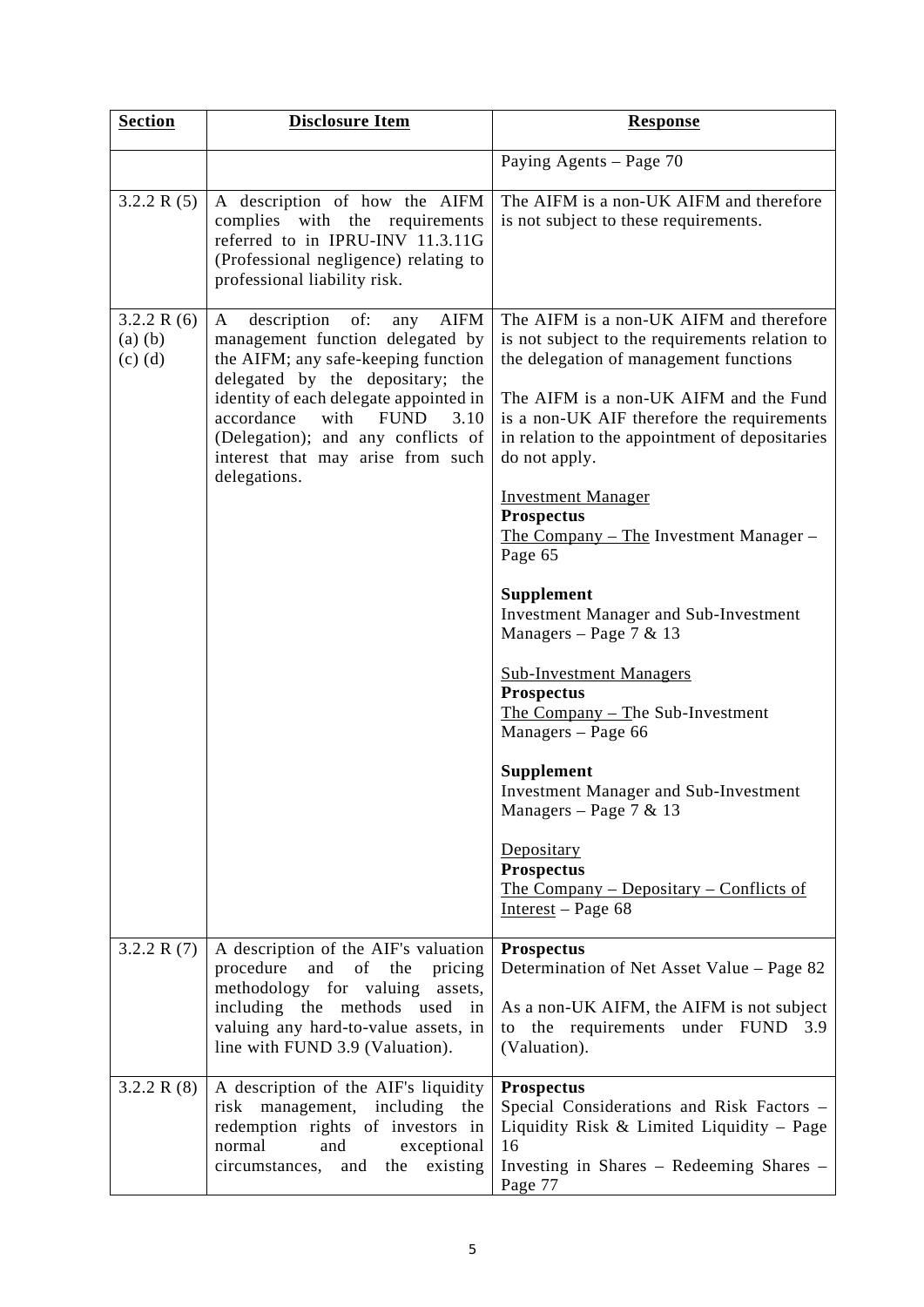| <b>Section</b>                             | <b>Disclosure Item</b>                                                                                                                                                                                                                                                                                                                                                                                    | <b>Response</b>                                                                                                                                                |
|--------------------------------------------|-----------------------------------------------------------------------------------------------------------------------------------------------------------------------------------------------------------------------------------------------------------------------------------------------------------------------------------------------------------------------------------------------------------|----------------------------------------------------------------------------------------------------------------------------------------------------------------|
|                                            | redemption<br>with<br>arrangements<br>investors.                                                                                                                                                                                                                                                                                                                                                          | <b>Supplement</b><br>How to Redeem Shares - Page 8                                                                                                             |
| 3.2.2 R $(9)$                              | A description of all fees, charges and<br>expenses, and the maximum amounts<br>directly or indirectly<br>borne<br>by<br>investors.                                                                                                                                                                                                                                                                        | <b>Prospectus</b><br>Fees and Expenses - Page 81<br>Supplement<br>Fees and Expenses - Page 9                                                                   |
| 3.2.2 R<br>(10)(11)                        | A description of how the AIFM<br>ensures a fair treatment of investors;<br>obtains<br>whenever<br>investor<br>an<br>preferential treatment or the right to<br>obtain preferential<br>treatment,<br>a<br>description of: that preferential<br>treatment; the type of investors who<br>obtain such preferential treatment;<br>and where relevant, their legal or<br>economic links with the AIF or<br>AIFM. | <b>UK Supplement</b><br>Fair Treatment of Shareholders - Page 8                                                                                                |
| 3.2.2 R<br>(12)                            | The procedure and conditions for the<br>issue and sale of units or shares.                                                                                                                                                                                                                                                                                                                                | <b>Prospectus</b><br>Investing in Shares - Subscriptions for<br>Shares $-$ Page 73<br><b>Supplement</b><br>How to Buy Shares - Page 7                          |
| 3.2.2 R<br>(13)                            | The latest net asset value of the AIF<br>or the latest market price of the unit<br>or share of the AIF, in line with<br>FUND 3.9 (Valuation).                                                                                                                                                                                                                                                             | Prospectus<br>Determination of Net Asset Value – Page 82<br>As a non-UK AIFM, the AIFM is not subject<br>to the requirements under FUND<br>3.9<br>(Valuation). |
| 3.2.2 R<br>(14)                            | The latest annual report, in line with<br>FUND 3.3 (Annual report of an AIF).                                                                                                                                                                                                                                                                                                                             | <b>Prospectus</b><br>General - Page 99<br><b>UK Supplement</b><br>Reports and Accounts - Page 8                                                                |
| 3.2.2 R<br>(15)                            | historical<br>available,<br>Where<br>the<br>performance of the AIF.                                                                                                                                                                                                                                                                                                                                       | <b>UK Supplement</b><br>Historical Performance - Page 8                                                                                                        |
| 3.2.2 R<br>$(16)$ (a)<br>$(b)$ $(c)$ $(d)$ | The identity of the prime brokerage<br>firm; a description of any material<br>arrangements of the AIF with its<br>prime brokerage firm and the way<br>any conflicts of interest are managed;<br>the provision in the contract with the<br>depositary on the possibility of<br>transfer and reuse of AIF assets; and                                                                                       | As the AIFM is a non-UK AIFM and the<br>Fund is a non-UK AIF, the requirements in<br>relation to the appointment of depositaries do<br>not apply.              |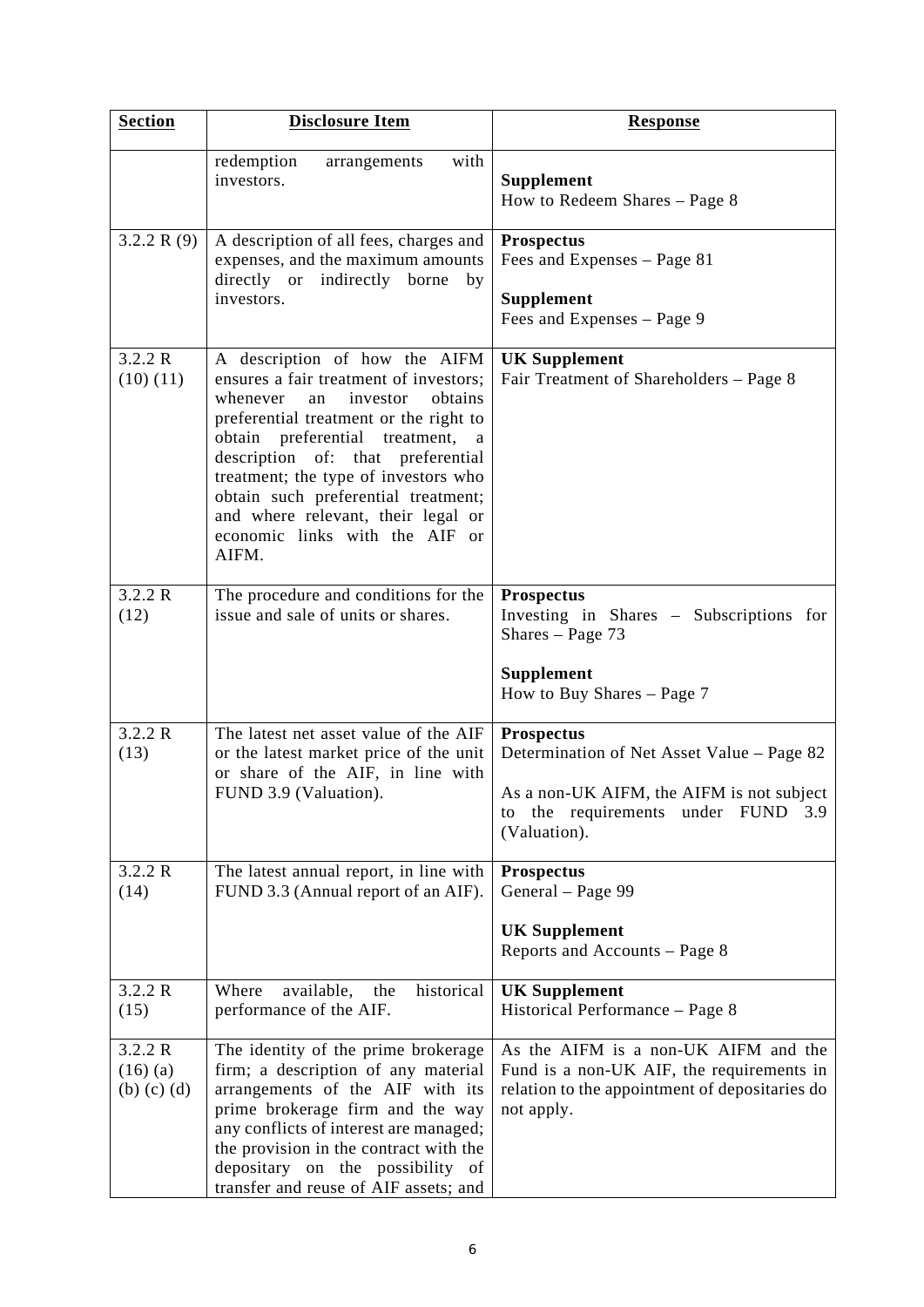| <b>Section</b>  | <b>Disclosure Item</b>                                                                                                                 | <b>Response</b>               |
|-----------------|----------------------------------------------------------------------------------------------------------------------------------------|-------------------------------|
|                 | information about any transfer of<br>liability to the prime brokerage firm<br>that may exist.                                          |                               |
| 3.2.2 R<br>(17) | A description of how and when the   UK Supplement<br>information required under FUND<br>3.2.5 R and FUND 3.2.6 R will be<br>disclosed. | Reports and Accounts – Page 8 |

# **2. SHAREHOLDER RIGHTS**

In order to subscribe for Shares, Shareholders must complete an Application Form in accordance with the section of the Prospectus titled "Investing in Shares - Subscriptions for Shares" and the section of the Supplement titled "How to Buy Shares". By doing so, Shareholders agree to subscribe for Shares and to be bound by the terms of this Prospectus and the Articles (the Application Form, Prospectus and Articles, together, the "**Subscription Documents**"). The Subscription Documents are governed by Irish law and the courts of Ireland shall have such jurisdiction in relation to them as is determined in accordance with Council Regulation (EC) No 44/2001 as set out below in the section titled "Governing Law and Recognition and Enforcement of Judgments in Ireland" below.

# **3. RIGHTS AGAINST SERVICE PROVIDERS**

Shareholders have generally no direct rights against the Company's service providers. The Company is reliant on the performance of third party service providers, including the Investment Manager, the Depositary, the Administrator and the Auditors. No Shareholder will have any direct contractual claim against any service provider with respect to such service provider's default. Any Shareholder who believes they may have a claim against any service provider in connection with their investment in the Fund, should consult their legal adviser.

The AIFM is a non-UK AIFM and the Fund is a non-UK AIF therefore the requirements in relation to the appointment of depositaries do not apply.

# **4. GOVERNING LAW AND RECOGNITION AND ENFORCEMENT OF JUDGMENTS IN IRELAND**

The 1980 Rome Convention on the Law Applicable to Contractual Obligations (other than Article 7(1)), Regulation (EC) 593/2008 (Rome I) and Regulation (EC) 864/2007 (Rome II), all have force of law in Ireland (together the "**Rome Regulations**"). Accordingly, the choice of a governing law in any given agreement is subject to the provisions of the Rome Regulations. Under the Rome Regulations, the courts of Ireland may apply any rule of Irish law which is mandatory irrespective of the governing law and may refuse to apply a rule of governing law if it is manifestly incompatible with the public policy of Ireland. The courts of Ireland determine what the public policy of Ireland is on a case by case basis. The fact that contractual parties choose a foreign law, whether or not accompanied by the choice of a foreign tribunal, shall not, where all the other elements relevant to the situation at the time of the choice are connected with one country only, prejudice the application of rules of the law of that country, which cannot be derogated from by agreement.

Council Regulation (EC) No 44/2001 on jurisdiction and the recognition and enforcement of judgments in civil and commercial matters has force of law in Ireland. In accordance with its provisions, a judgment obtained in the courts of a foreign jurisdiction will in general be recognised and enforced in Ireland without review as to its substance, save in certain exceptional circumstances.